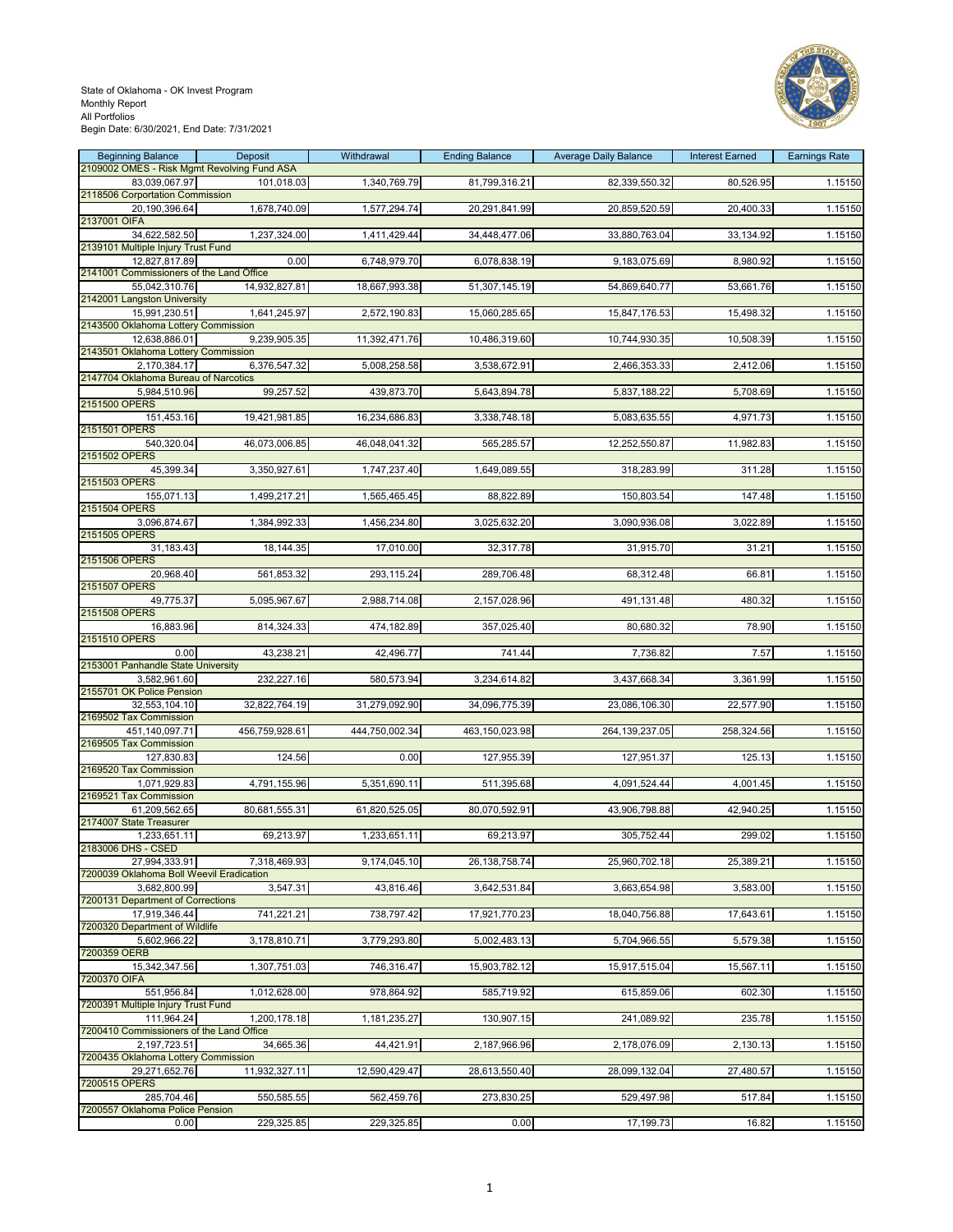# State of Oklahoma - OK Invest Program Monthly Report All Portfolios

Begin Date: 6/30/2021, End Date: 7/31/2021

| <b>Beginning Balance</b><br>7200588 Real Estate Commission      | Deposit       | Withdrawal    | <b>Ending Balance</b> | <b>Average Daily Balance</b> | <b>Interest Earned</b> | <b>Earnings Rate</b> |
|-----------------------------------------------------------------|---------------|---------------|-----------------------|------------------------------|------------------------|----------------------|
| 1,268,146.51                                                    | 224,314.18    | 136,512.94    | 1,355,947.75          | 1,356,639.82                 | 1,326.78               | 1.15150              |
| 7200830 Department of Human Services<br>55,211.57               | 54.02         | 0.00          | 55,265.59             | 55,256.88                    | 54.04                  | 1.15150              |
| 7201825 University Hospitals Authority                          |               |               |                       |                              |                        |                      |
| 5,891,186.50<br>7205090 OMES Risk Management Division/DSC       | 25,120,397.74 | 28,714,635.65 | 2,296,948.59          | 5,358,499.27                 | 5,240.54               | 1.15150              |
| 52,036,620.31                                                   | 225,323.59    | 4,410,902.65  | 47,851,041.25         | 49,439,633.49                | 48,351.28              | 1.15150              |
| 7205131 Department of Corrections<br>1,180,568.63               | 0.00          | 314,863.50    | 865,705.13            | 943,064.01                   | 922.30                 | 1.15150              |
| 7205204 JM Davis Arms & Historical Museum                       |               |               |                       |                              |                        |                      |
| 7,017.62<br>7205320 Department of Wildlife                      | 6.87          | 0.00          | 7,024.49              | 7,023.38                     | 6.87                   | 1.15150              |
| 877,159.15                                                      | 134,489.66    | 17,281.16     | 994,367.65            | 929,251.47                   | 908.80                 | 1.15150              |
| 7205359 Sustaining OK Energy Resources<br>6,207,654.47          | 78,481.60     | 67,509.47     | 6,218,626.60          | 6,242,858.47                 | 6,105.43               | 1.15150              |
| 7205435 Oklahoma Lottery Commission                             |               |               |                       |                              |                        |                      |
| 152,562.70<br>7205515 OPERS                                     | 9,111.66      | 1,050.00      | 160,624.36            | 157,638.45                   | 154.17                 | 1.15150              |
| 350, 152.52                                                     | 99,310.26     | 0.00          | 449,462.78            | 389,461.09                   | 380.89                 | 1.15150              |
| 7205563 OK Bd for Private Vocational Schools<br>62,796.38       | 33,005.94     | 12,643.95     | 83,158.37             | 79,366.78                    | 77.62                  | 1.15150              |
| 7205630 Oklahoma Department of Securities                       |               |               |                       |                              |                        |                      |
| 941,476.39<br>7205807 Oklahoma Health Care Authority            | 1,420.80      | 278.28        | 942,618.91            | 942,481.34                   | 921.73                 | 1.15150              |
| 6,328,681.11                                                    | 33,420,695.70 | 36,500,361.23 | 3,249,015.58          | 22,794,101.76                | 22,292.32              | 1.15150              |
| 7210270 State Election Board<br>3.778.834.79                    | 3,698.33      | 7,446.00      | 3,775,087.12          | 3,779,051.78                 | 3,695.86               | 1.15150              |
| 7210320 Department of Wildlife                                  |               |               |                       |                              |                        |                      |
| 7,575,018.23<br>7210350 Oklahoma Historical Society             | 144,219.87    | 213,459.41    | 7,505,778.69          | 7,521,738.20                 | 7,356.16               | 1.15150              |
| 29.25                                                           | 0.03          | 0.00          | 29.28                 | 29.28                        | 0.03                   | 1.15150              |
| 7210400 Office of Juvenile Affairs<br>20,605.64                 | 20.16         | 0.00          | 20,625.80             | 20,622.55                    | 20.17                  | 1.15150              |
| 7210410 Commissioners of the Land Office                        |               |               |                       |                              |                        |                      |
| 131,618.13<br>7210515 OPERS                                     | 128.78        | 0.00          | 131,746.91            | 131,726.14                   | 128.83                 | 1.15150              |
| 170,069.85                                                      | 22,917.86     | 0.00          | 192,987.71            | 179,150.72                   | 175.21                 | 1.15150              |
| 7210570 State Board of Licensure for Professional<br>368,134.77 | 360.20        | 0.00          | 368,494.97            | 368,436.87                   | 360.33                 | 1.15150              |
| 7210588 Real Estate Commission                                  |               |               |                       |                              |                        |                      |
| 436,873.63<br>7215270 State of Oklahoma Election Board          | 43,027.97     | 28,934.09     | 450,967.51            | 453,658.25                   | 443.67                 | 1.15150              |
| 9,886,670.23                                                    | 9,693.04      | 62,840.67     | 9,833,522.60          | 9,847,238.65                 | 9,630.46               | 1.15150              |
| 7215320 Department of Wildlife<br>3,826,683.98                  | 19,755.25     | 0.00          | 3,846,439.23          | 3,838,083.54                 | 3,753.59               | 1.15150              |
| 7215566 Tourism & Recreation Department                         |               |               |                       |                              |                        |                      |
| 11,291,615.67<br>7215585 Department of Public Safety            | 4,068,792.45  | 3,111,907.92  | 12,248,500.20         | 11,581,956.63                | 11,326.99              | 1.15150              |
| 346,345.19                                                      | 72,618.13     | 6,000.88      | 412,962.44            | 366,272.38                   | 358.21                 | 1.15150              |
| 7215670 JD McCarty Center<br>902,224.01                         | 1,803.30      | 2,832.29      | 901,195.02            | 901,406.99                   | 881.56                 | 1.15150              |
| 7215825 University Hospitals Authority                          |               |               |                       |                              |                        |                      |
| 2,334,985.18<br>7216805 Department of Rehabilitation Services   | 3,919.74      | 741,760.11    | 1,597,144.81          | 1,595,298.74                 | 1,560.18               | 1.15150              |
| 847,442.96                                                      | 832.04        | 6,069.50      | 842,205.50            | 845,232.80                   | 826.63                 | 1.15150              |
| 7220090 OSF Building Project Fund<br>0.42                       | 0.00          | 0.00          | 0.42                  | 0.42                         | 0.00                   | 1.15150              |
| 7220320 Dept of Wildlife Conservation                           |               |               |                       |                              |                        |                      |
| 4,972,966.47<br>7220585 Department of Public Safety             | 191,736.00    | 34,955.35     | 5,129,747.12          | 5,043,306.37                 | 4,932.28               | 1.15150              |
| 3,289,971.66                                                    | 215,011.16    | 34,684.82     | 3,470,298.00          | 3,424,838.01                 | 3,349.44               | 1.15150              |
| 7220830 Department of Human Services<br>13,706.78               | 13.41         | 0.00          | 13,720.19             | 13,718.03                    | 13.42                  | 1.15150              |
| 7225040 Department of Agriculture                               |               |               |                       |                              |                        |                      |
| 336,397.57<br>7225830 Department of Human Services              | 1,379.52      | 3,000.00      | 334,777.09            | 335,257.81                   | 327.88                 | 1.15150              |
| 264,133.67                                                      | 2.800.241.68  | 0.00          | 3,064,375.35          | 1,980,465.40                 | 1,936.87               | 1.15150              |
| 7230220 Oklahoma Crime Victims Compensation<br>2,332,487.50     | 194,191.59    | 823,472.90    | 1,703,206.19          | 2,301,771.80                 | 2,251.10               | 1.15150              |
| 7230345 Department of Transportation                            |               |               |                       |                              |                        |                      |
| 10,370,468.92<br>7230695 Tax Commission                         | 439,505.52    | 943,369.44    | 9,866,605.00          | 9,953,484.94                 | 9,734.37               | 1.15150              |
| 1,784,695.80                                                    | 1,302,204.48  | 2,565,245.10  | 521,655.18            | 933,000.47                   | 912.46                 | 1.15150              |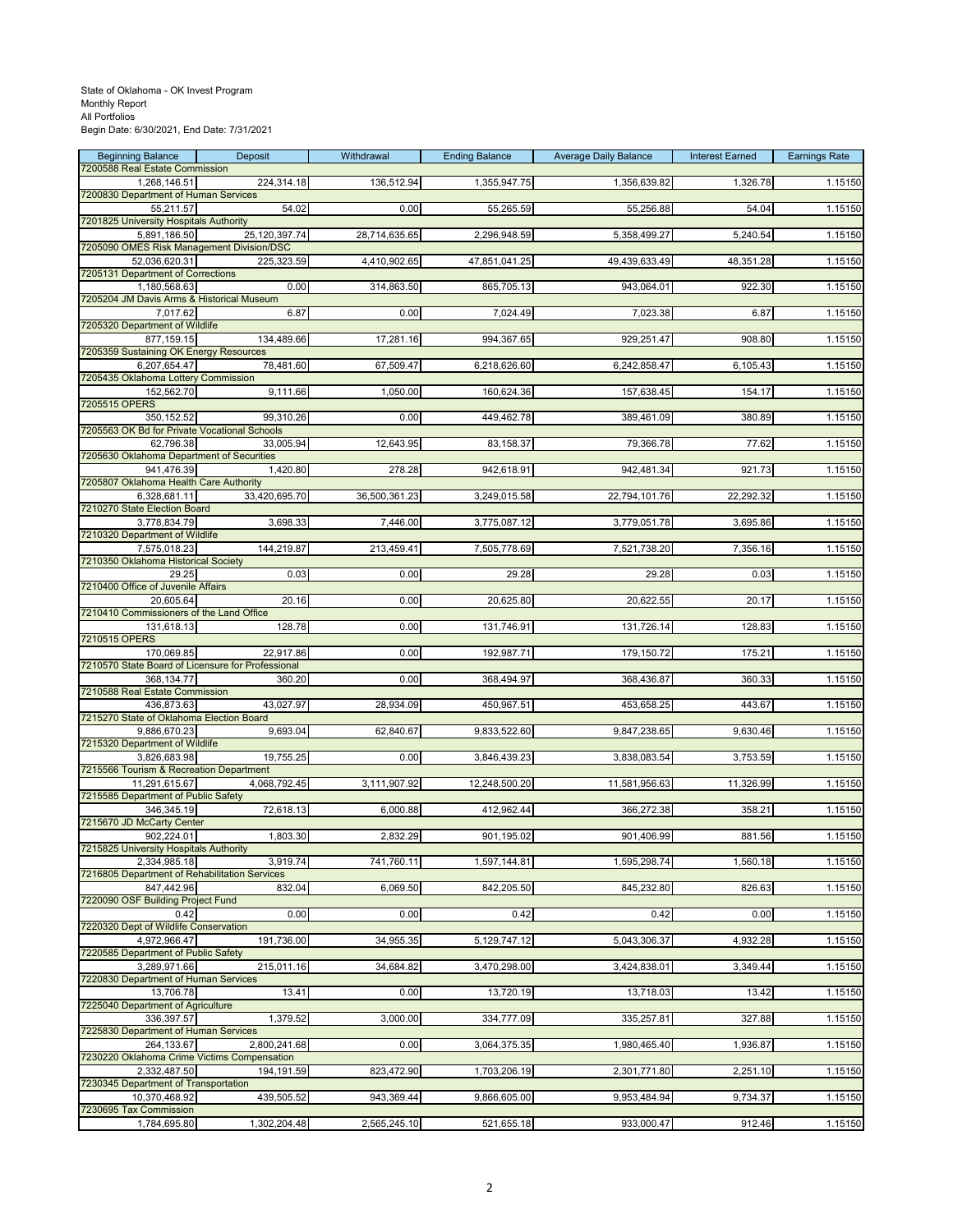| <b>Beginning Balance</b>                                     | Deposit                                                       | Withdrawal    | <b>Ending Balance</b> | <b>Average Daily Balance</b> | <b>Interest Earned</b> | <b>Earnings Rate</b> |
|--------------------------------------------------------------|---------------------------------------------------------------|---------------|-----------------------|------------------------------|------------------------|----------------------|
| 7230807 Health Care Authority<br>25,266.53                   | 6,512,882.27                                                  | 6,485,538.30  | 52,610.50             | 1,766,400.77                 | 1,727.52               | 1.15150              |
| 7235605 Regents for Higher Education                         |                                                               |               |                       |                              |                        |                      |
| 1,980,099.08<br>7240807 Health Care Authority                | 11,002,243.93                                                 | 1,950.00      | 12,980,393.01         | 9,496,277.92                 | 9,287.23               | 1.15150              |
| 13,821,907.36                                                | 13,524.17                                                     | 0.00          | 13,835,431.53         | 13,833,250.21                | 13,528.73              | 1.15150              |
| 7244090 OMES Dept of Central Services                        |                                                               |               |                       |                              |                        |                      |
| 2,182,819.18<br>7245807 Health Care Authority                | 294,550.57                                                    | 1,387,069.68  | 1,090,300.07          | 1,442,580.11                 | 1,410.82               | 1.15150              |
| 12,273,686.35                                                | 6,744,184.46                                                  | 6,046,697.66  | 12,971,173.15         | 14,294,732.81                | 13,980.05              | 1.15150              |
| 7255090 Department of Central Services<br>1,159,182.97       | 1,334.14                                                      | 1,175.70      | 1,159,341.41          | 1,159,433.73                 | 1,133.91               | 1.15150              |
| 7255585 Oklahoma Dept of Public Safety                       |                                                               |               |                       |                              |                        |                      |
| 22,386.70<br>7260090 OMES Risk Management Division           | 21.90                                                         | 0.00          | 22,408.60             | 22.405.07                    | 21.91                  | 1.15150              |
| 5,662,582.10                                                 | 5,511.13                                                      | 98,054.26     | 5,570,038.97          | 5,612,601.90                 | 5,489.05               | 1.15150              |
| 7265090 Risk Management Fund<br>95,435.00                    | 635,016.90                                                    | 722,712.25    | 7,739.65              | 123,593.95                   | 120.87                 | 1.15150              |
| 7275740 OST - SEED                                           |                                                               |               |                       |                              |                        |                      |
| 23,595.35                                                    | 23.46                                                         | 549.85        | 23,068.96             | 23,455.39                    | 22.94                  | 1.15150              |
| 7280090 OMES DCS Property Distribution<br>710,286.85         | 197,488.88                                                    | 89,740.06     | 818,035.67            | 742,821.33                   | 726.47                 | 1.15150              |
| 7280131 Department of Corrections                            |                                                               |               |                       |                              |                        |                      |
| 6.243.006.50<br>7280345 Department of Transportation         | 1,182,531.52                                                  | 1,942,456.85  | 5,483,081.17          | 6,179,591.94                 | 6,043.56               | 1.15150              |
| 589,198.01                                                   | 531,984.20                                                    | 119,899.41    | 1,001,282.80          | 919,739.60                   | 899.49                 | 1.15150              |
| 7285345 Department of Transportation<br>192, 145, 483. 38    | 1,697,317.14                                                  | 11,169,972.36 | 182,672,828.16        | 187,783,706.64               | 183,649.89             | 1.15150              |
| 7295090 Emergency & Transportation                           |                                                               |               |                       |                              |                        |                      |
| 4,679,732.56<br>7296150 University of Science & Arts         | 677,500.00                                                    | 0.00          | 5, 357, 232.56        | 5,076,668.04                 | 4,964.91               | 1.15150              |
| 41.60                                                        | 0.04                                                          | 0.00          | 41.64                 | 41.63                        | 0.04                   | 1.15150              |
| 7303000 Tobacco Litigation Escrow Fund                       |                                                               |               |                       |                              |                        |                      |
| 30,160.66<br>7360566 Tourism & Recreation Department         | 29.51                                                         | 0.00          | 30,190.17             | 30,185.41                    | 29.52                  | 1.15150              |
| 6,205,871.77                                                 | 16,980.33                                                     | 0.00          | 6,222,852.10          | 6,221,598.67                 | 6,084.64               | 1.15150              |
| 7401105 OCIA NACEA Construction Series 2018B<br>2,960,740.03 | 3,416.68                                                      | 0.00          | 2,964,156.71          | 2,963,605.63                 | 2,898.37               | 1.15150              |
|                                                              | 7403292 Oklahoma Department of Environmental Quali            |               |                       |                              |                        |                      |
| 289,564.63<br>7405220 District Attorneys Council             | 283.33                                                        | 0.00          | 289,847.96            | 289,802.26                   | 283.42                 | 1.15150              |
| 3,724,433.46                                                 | 0.00                                                          | 236,637.36    | 3,487,796.10          | 3,665,401.16                 | 3,584.71               | 1.15150              |
| 7408105 OCIA<br>2,731.37                                     | 525,410.82                                                    | 0.00          | 528,142.19            | 274,047.90                   | 268.02                 | 1.15150              |
| 7409105 OCIA NACEA Revenue Series 2018B                      |                                                               |               |                       |                              |                        |                      |
| 254.49                                                       | 87,975.20<br>7411105 OCIA Capitol Repair Revenue Series 2018C | 0.00          | 88,229.69             | 45,669.55                    | 44.66                  | 1.15150              |
| 2,503.08                                                     | 429,464.75                                                    | 0.00          | 431,967.83            | 141,107.36                   | 138.00                 | 1.15150              |
| 7412105 OCIA                                                 |                                                               |               |                       |                              |                        |                      |
| 7,181.73<br>7415105 OCIA DOC Construction Series 2018D       | 987.59                                                        | 0.00          | 8,169.32              | 8,010.03                     | 7.83                   | 1.15150              |
| 40,129,044.21                                                | 28,165.35                                                     | 2,503,100.70  | 37,654,108.86         | 39,207,998.25                | 38,344.89              | 1.15150              |
| 7416000 OSF - Oil Overcharge<br>293,098.06                   | 286.78                                                        | 0.00          | 293,384.84            | 293,338.59                   | 286.88                 | 1.15150              |
| 7416105 OCIA DOC Revenue Series 2018D                        |                                                               |               |                       |                              |                        |                      |
| 4.405.34<br>7416160 Department of Commerce                   | 735,671.45                                                    | 0.00          | 740,076.79            | 242,024.13                   | 236.70                 | 1.15150              |
| 3,056,249.66                                                 | 12,104.09                                                     | 0.00          | 3,068,353.75          | 3,064,195.95                 | 2,996.74               | 1.15150              |
| 7419105 OCIA<br>4,537.36                                     | 2,302,188.36                                                  | 40,938.10     | 2,265,787.62          | 1,138,922.29                 | 1,113.85               | 1.15150              |
| 7420105 OCIA                                                 |                                                               |               |                       |                              |                        |                      |
| 5,428,156.31<br>7424105 OCIA                                 | 5,311.23                                                      | 163,554.67    | 5,269,912.87          | 5,394,886.27                 | 5,276.12               | 1.15150              |
| 630.22                                                       | 152.07                                                        | 0.00          | 782.29                | 757.76                       | 0.74                   | 1.15150              |
| 7426000 OSF - Oil Overcharge                                 |                                                               |               |                       |                              |                        |                      |
| 2,448,984.13<br>7426160 Department of Commerce               | 2,396.23                                                      | 0.00          | 2,451,380.36          | 2,450,993.87                 | 2,397.04               | 1.15150              |
| 14,247,730.29                                                | 73,014.65                                                     | 0.00          | 14,320,744.94         | 14,269,063.92                | 13,954.95              | 1.15150              |
| 7427105 OCIA-Revenue Series 2019B<br>7,349,956.84            | 8,561.13                                                      | 1,041,255.80  | 6,317,262.17          | 6,718,948.10                 | 6,571.04               | 1.15150              |
| 7428105 OCIA Endowed Chairs Fund                             |                                                               |               |                       |                              |                        |                      |
| 4,857.62<br>7430010 Oklahoma State University                | 820,524.28                                                    | 0.00          | 825,381.90            | 428,597.23                   | 419.16                 | 1.15150              |
| 1,725,894.95                                                 | 4,560,003.80                                                  | 5,031,861.43  | 1,254,037.32          | 1,767,757.68                 | 1,728.84               | 1.15150              |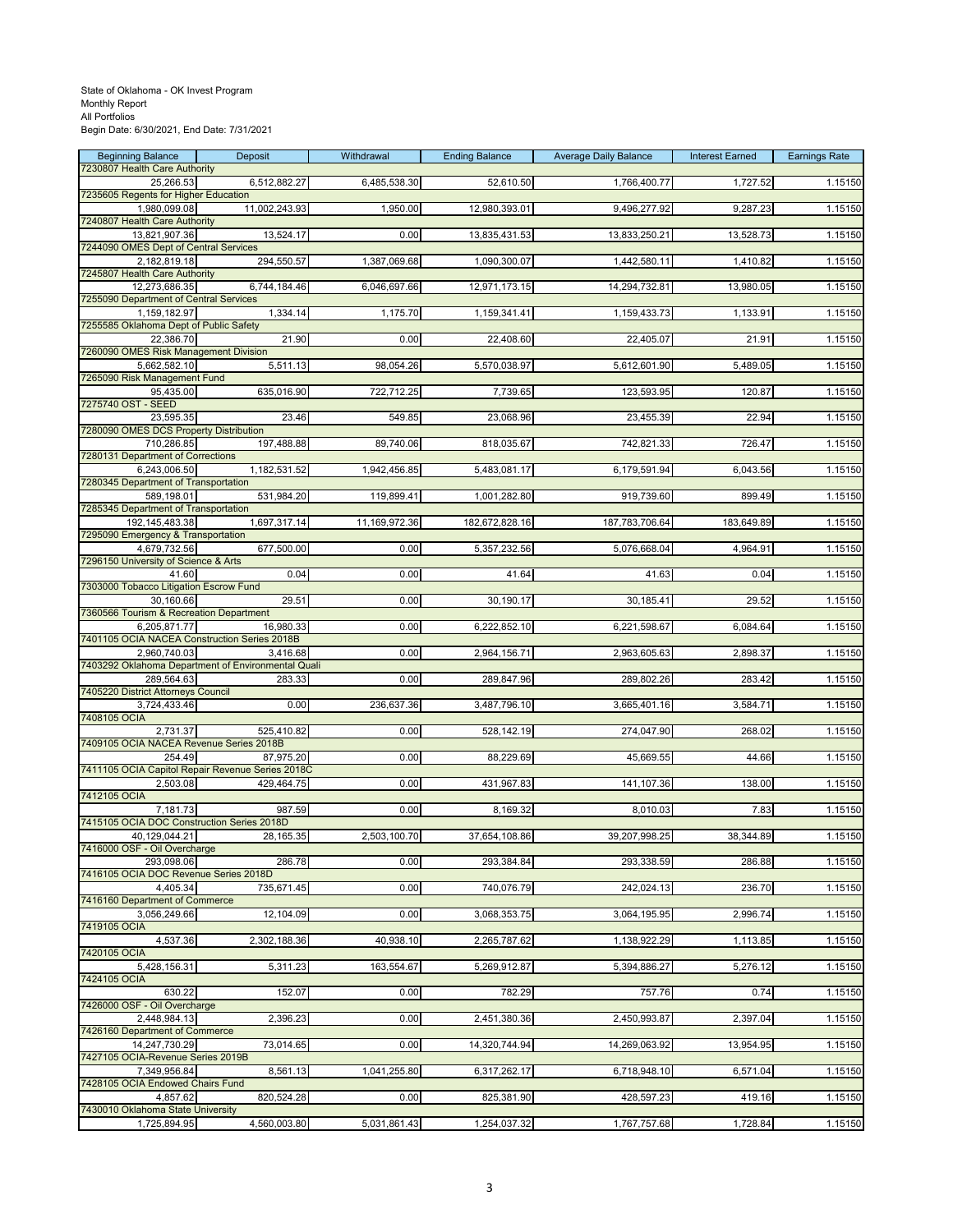# State of Oklahoma - OK Invest Program Monthly Report All Portfolios

Begin Date: 6/30/2021, End Date: 7/31/2021

| <b>Beginning Balance</b>                                       | Deposit       | Withdrawal    | <b>Ending Balance</b> | <b>Average Daily Balance</b> | <b>Interest Earned</b> | <b>Earnings Rate</b> |
|----------------------------------------------------------------|---------------|---------------|-----------------------|------------------------------|------------------------|----------------------|
| 7430011 Oklahoma State University<br>1,265,657.48              | 1,832,158.58  | 1,772,173.57  | 1,325,642.49          | 1,504,419.48                 | 1,471.30               | 1.15150              |
| 7430012 Oklahoma State University<br>1,365,008.62              | 999,579.52    | 1,023,533.29  | 1,341,054.85          | 1,509,825.06                 | 1,476.59               | 1.15150              |
| 7430013 Oklahoma State University                              |               |               |                       |                              |                        |                      |
| 1,500,709.84<br>7430014 Oklahoma State University              | 1,796.90      | 109,121.53    | 1,393,385.21          | 1,457,891.23                 | 1,425.80               | 1.15150              |
| 1,331,725.30                                                   | 925,579.20    | 905,049.98    | 1,352,254.52          | 1,342,720.50                 | 1,313.16               | 1.15150              |
| 7430015 Oklahoma State University<br>1,195,162.95              | 500,000.00    | 374,593.93    | 1,320,569.02          | 1,293,534.21                 | 1,265.06               | 1.15150              |
| 7430016 Oklahoma State University                              |               |               |                       |                              |                        |                      |
| 251,140.86<br>7430100 Cameron University                       | 245.73        | 0.00          | 251,386.59            | 251,346.96                   | 245.81                 | 1.15150              |
| 1,011,178.49                                                   | 160,200.99    | 185,240.42    | 986,139.06            | 942,703.24                   | 921.95                 | 1.15150              |
| 7430420 Langston University<br>576,761.55                      | 1,460,143.56  | 759,302.35    | 1,277,602.76          | 763,628.75                   | 746.82                 | 1.15150              |
| 7430461 Rogers State College<br>1,852,759.25                   | 115,152.71    | 193,477.44    | 1,774,434.52          | 1,841,944.45                 | 1,801.40               | 1.15150              |
| 7430505 Northwestern Oklahoma State University                 |               |               |                       |                              |                        |                      |
| 64,245.54<br>7430530 Panhandle State University                | 318,547.54    | 68,911.20     | 313,881.88            | 263,703.60                   | 257.90                 | 1.15150              |
| 140,272.36                                                     | 36,015.36     | 156,604.06    | 19,683.66             | 48,600.72                    | 47.53                  | 1.15150              |
| 7430665 Southwestern Oklahoma State University<br>2,293,884.47 | 612,423.17    | 288,467.78    | 2,617,839.86          | 2,554,969.19                 | 2,498.72               | 1.15150              |
| 7430760 University of Oklahoma                                 |               |               |                       |                              |                        |                      |
| 13,194,478.89<br>7430770 OUHSC                                 | 14,888,598.34 | 15,424,909.15 | 12,658,168.08         | 14,571,677.15                | 14,250.90              | 1.15150              |
| 70,004,256.54<br>7430773 Oklahoma State University             | 2,014,815.34  | 8,185,317.90  | 63,833,753.98         | 67,741,323.44                | 66,250.09              | 1.15150              |
| 1,290,266.13                                                   | 1,980,220.08  | 1,804,378.46  | 1,466,107.75          | 1,565,298.67                 | 1,530.84               | 1.15150              |
| 7434105 OCIA<br>753.94                                         | 93,282.98     | 37,946.81     | 56,090.11             | 16,200.61                    | 15.84                  | 1.15150              |
| 7436000 OSF - Oil Overcharge                                   |               |               |                       |                              |                        |                      |
| 2,686.00<br>7436105 OCIA                                       | 2.63          | 0.00          | 2,688.63              | 2,688.21                     | 2.63                   | 1.15150              |
| 1,058.87                                                       | 220,148.76    | 0.00          | 221,207.63            | 93,453.48                    | 91.40                  | 1.15150              |
| 7437105 OCIA<br>24,618,846.28                                  | 0.00          | 1,248,029.82  | 23,370,816.46         | 23,619,764.45                | 23,099.81              | 1.15150              |
| 7438105 OCIA                                                   |               |               |                       |                              |                        |                      |
| 2,221.41<br>7439105 2020A OCIA                                 | 373,776.99    | 0.00          | 375,998.40            | 122,852.95                   | 120.15                 | 1.15150              |
| 8,399.28                                                       | 1,102.66      | 0.00          | 9,501.94              | 9,324.09                     | 9.12                   | 1.15150              |
| 7442105 OCIA<br>6,529.21                                       | 903.69        | 0.00          | 7,432.90              | 7,287.14                     | 7.13                   | 1.15150              |
| 7443105 OCIA<br>1,913.87                                       | 288,827.52    | 126,064.17    | 164,677.22            | 46,432.64                    | 45.41                  | 1.15150              |
| 7444105 OCIA 2017C Series                                      |               |               |                       |                              |                        |                      |
| 127.05<br>7444835 Water Resources Board                        | 30.37         | 0.00          | 157.42                | 152.52                       | 0.15                   | 1.15150              |
| 7,104,292.32                                                   | 1,663.63      | 11,573.91     | 7,094,382.04          | 7,102,750.52                 | 6,946.39               | 1.15150              |
| 7445105 Oklahoma Capital Improvement<br>4,595.57               | 789,209.08    | 0.00          | 793,804.65            | 259,302.67                   | 253.59                 | 1.15150              |
| 7445835 Water Resources Board                                  |               |               |                       |                              |                        |                      |
| 3,795,235.91<br>7447105 OCIA                                   | 2,235.91      | 104,978.23    | 3,692,493.59          | 3,778,911.93                 | 3,695.72               | 1.15150              |
| 901.91<br>7450105 OCIA Series 2020B                            | 300,489.11    | 63,202.58     | 238,188.44            | 107,095.41                   | 104.74                 | 1.15150              |
| 5,584.05                                                       | 776.87        | 0.00          | 6,360.92              | 6,235.62                     | 6.10                   | 1.15150              |
| 7451105 OCIA Series 2020B<br>201.480.918.09                    | 197,140.79    | 0.00          | 201,678,058.88        | 201,646,261.98               | 197,207.28             | 1.15150              |
| 7452105 OCIA Series 2020D                                      |               |               |                       |                              |                        |                      |
| 276.44<br>7453105 OCIA Series 2020D                            | 60.78         | 0.00          | 337.22                | 327.42                       | 0.32                   | 1.15150              |
| 15,226,388.19                                                  | 14,935.84     | 232,876.25    | 15,008,447.78         | 15,103,422.36                | 14,770.94              | 1.15150              |
| 7454105 OCIA Series 2020E<br>1.034.24                          | 211.68        | 0.00          | 1,245.92              | 1,211.78                     | 1.19                   | 1.15150              |
| 7455105 OCIA<br>2,051.38                                       | 346,985.43    | 0.00          | 349,036.81            | 114,036.61                   | 111.53                 | 1.15150              |
| 7455160 Department of Commerce                                 |               |               |                       |                              |                        |                      |
| 542,943.91<br>7456105 OCIA Series 2020E                        | 46,291.47     | 214,442.31    | 374,793.07            | 392,032.88                   | 383.40                 | 1.15150              |
| 31,178,968.34                                                  | 37,043.96     | 0.00          | 31,216,012.30         | 31,210,037.47                | 30,522.99              | 1.15150              |
| 7458105 OCIA Series 2020C<br>519.60                            | 72.50         | 0.00          | 592.10                | 580.41                       | 0.57                   | 1.15150              |
|                                                                |               |               |                       |                              |                        |                      |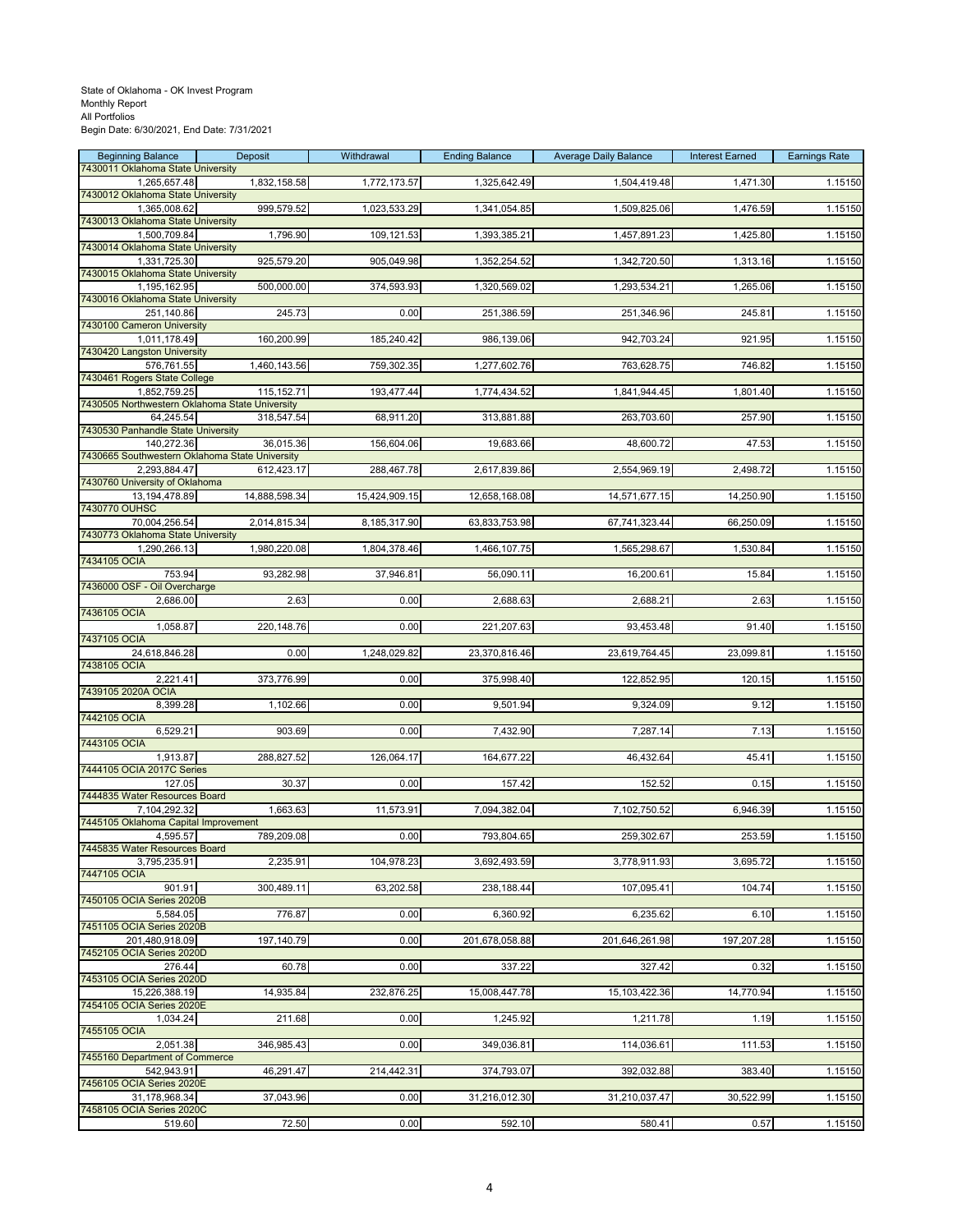| <b>Beginning Balance</b>                                       | Deposit      | Withdrawal   | <b>Ending Balance</b> | <b>Average Daily Balance</b> | <b>Interest Earned</b> | <b>Earnings Rate</b> |
|----------------------------------------------------------------|--------------|--------------|-----------------------|------------------------------|------------------------|----------------------|
| 7460100 Cameron University<br>1,198,901.23                     | 1,339.54     | 138,476.20   | 1,061,764.57          | 1,115,691.92                 | 1,091.13               | 1.15150              |
| 7460760 University of Oklahoma                                 | 166.01       | 0.00         |                       |                              | 166.07                 |                      |
| 169,667.15<br>7462105 OK Capital Improvement Authority         |              |              | 169,833.16            | 169,806.38                   |                        | 1.15150              |
| 1,887.69<br>7464105 OCIA                                       | 320.94       | 0.00         | 2,208.63              | 2,156.87                     | 2.11                   | 1.15150              |
| 6,363,821.83                                                   | 6,456.80     | 930,899.94   | 5,439,378.69          | 5,829,157.17                 | 5,700.84               | 1.15150              |
| 7470010 Oklahoma State University<br>1,667,625.64              | 1,632.23     | 0.00         | 1,669,257.87          | 1,668,994.61                 | 1,632.25               | 1.15150              |
| 7471835 Water Resources Board                                  |              |              |                       |                              |                        |                      |
| 739,251.25<br>7472835 Water Resources Board                    | 839.99       | 124,379.26   | 615,711.98            | 720,701.99                   | 704.84                 | 1.15150              |
| 124,657,696.39                                                 | 0.00         | 6,596,550.11 | 118,061,146.28        | 121,372,619.85               | 118,700.76             | 1.15150              |
| 7473835 Water Resources Board<br>58,834,615.72                 | 0.00         | 5,937,340.38 | 52,897,275.34         | 55,898,353.79                | 54,667.82              | 1.15150              |
| 7475750 Tulsa Community College                                |              |              |                       |                              |                        |                      |
| 6,026.16<br>7476760 University of Oklahoma                     | 5.90         | 0.00         | 6,032.06              | 6,031.11                     | 5.90                   | 1.15150              |
| 11,959,299.23<br>7479010 Oklahoma State University             | 11,701.68    | 0.00         | 11,971,000.91         | 11,969,113.54                | 11,705.63              | 1.15150              |
| 16,638,402.22                                                  | 16,646.03    | 923,639.47   | 15,731,408.78         | 16,037,384.87                | 15,684.34              | 1.15150              |
| 7485010 Oklahoma State University<br>271,855.89                | 266.00       | 37,282.68    | 234,839.21            | 246,905.02                   | 241.47                 | 1.15150              |
| 7486010 Oklahoma State University                              |              |              |                       |                              |                        |                      |
| 7,578.33<br>7487010 Oklahoma State University                  | 7.41         | 0.00         | 7,585.74              | 7,584.54                     | 7.42                   | 1.15150              |
| 15,021,881.27                                                  | 14,713.91    | 0.00         | 15,036,595.18         | 15,034,221.97                | 14,703.26              | 1.15150              |
| 7488010 Oklahoma State University<br>909,622.64                | 908.14       | 46.91        | 910,483.87            | 910,370.69                   | 890.33                 | 1.15150              |
| 7488105 OCIA<br>91.97                                          |              | 0.00         |                       |                              |                        |                      |
| 7490010Oklahoma State University                               | 19,707.13    |              | 19,799.10             | 6,456.23                     | 6.31                   | 1.15150              |
| 47,996.44<br>7490013Oklahoma State University                  | 46.96        | 0.00         | 48,043.40             | 48,035.83                    | 46.98                  | 1.15150              |
| 21,770.88                                                      | 21.30        | 0.00         | 21,792.18             | 21,788.74                    | 21.31                  | 1.15150              |
| 7490015Oklahoma State University<br>70,513.66                  | 100,037.68   | 109,206.00   | 61,345.34             | 45,005.33                    | 44.01                  | 1.15150              |
| 7490270 Oklahoma State Election Board                          |              |              |                       |                              |                        |                      |
| 0.90<br>7490760 University of Oklahoma                         | 16.82        | 0.00         | 17.72                 | 15.01                        | 0.01                   | 1.15150              |
| 119,168.82<br>7490773Oklahoma State University                 | 0.00         | 62,433.59    | 56,735.23             | 90,477.86                    | 88.49                  | 1.15150              |
| 56,973.38                                                      | 55.79        | 0.00         | 57,029.17             | 57,020.17                    | 55.76                  | 1.15150              |
| 7491220 District Attorneys Council<br>3,913,665.24             | 65.58        | 171,530.30   | 3,742,200.52          | 3,860,403.43                 | 3,775.42               | 1.15150              |
| 7510410 Commissioners of the Land Office                       |              |              |                       |                              |                        |                      |
| 799,693.52<br>7511410 Commissioners of the Land Office         | 0.00         | 0.00         | 799,693.52            | 799,693.52                   | 782.09                 | 1.15150              |
| 1,070,930.72                                                   | 0.00         | 36,945.85    | 1,033,984.87          | 1,048,416.38                 | 1,025.34               | 1.15150              |
| 7512410 Commissioners of the Land Office<br>0.00               | 7,544,467.25 | 478,596.68   | 7,065,870.57          | 2,781,491.51                 | 2,720.26               | 1.15150              |
| 7519410 Commissioners of the Land Office                       |              |              |                       |                              |                        |                      |
| 0.01<br>7600010 Oklahoma State University                      | 0.00         | 0.00         | 0.01                  | 0.01                         | 0.00                   | 1.15150              |
| 5,236,340.56<br>7600100 Cameron University                     | 520,410.36   | 391,380.16   | 5,365,370.76          | 5,143,007.46                 | 5,029.79               | 1.15150              |
| 801.488.17                                                     | 64,351.20    | 138,970.03   | 726,869.34            | 744,097.74                   | 727.72                 | 1.15150              |
| 7600120 University of Central Oklahoma<br>3,351,767.10         | 66,838.84    | 0.00         | 3,418,605.94          | 3,362,690.71                 | 3,288.67               | 1.15150              |
| 7600150 University of Science & Arts                           |              |              |                       |                              |                        |                      |
| 614.854.88<br>7600230 East Central University                  | 63,599.00    | 181,194.38   | 497,259.50            | 504,582.41                   | 493.47                 | 1.15150              |
| 1,391,861.53                                                   | 64,979.39    | 0.00         | 1,456,840.92          | 1,401,225.60                 | 1,370.38               | 1.15150              |
| 7600420 Langston University<br>2,659,119.03                    | 59,798.73    | 33,161.58    | 2,685,756.18          | 2,661,698.34                 | 2,603.10               | 1.15150              |
| 7600485 Northeastern State University<br>2,524,208.05          |              | 88,794.89    |                       |                              | 2,444.11               |                      |
| 7600490 Northern Oklahoma College                              | 66,040.52    |              | 2,501,453.68          | 2,499,122.46                 |                        | 1.15150              |
| 1,024,646.12<br>7600505 Northwestern Oklahoma State University | 58,277.72    | 178,597.44   | 904,326.40            | 905,904.41                   | 885.96                 | 1.15150              |
| 2,313,353.26                                                   | 65,827.68    | 18,556.21    | 2,360,624.73          | 2,318,405.14                 | 2,267.37               | 1.15150              |
| 7600530 Panhandle State University<br>91,398.70                | 63,657.29    | 42,508.80    | 112,547.19            | 72,228.88                    | 70.64                  | 1.15150              |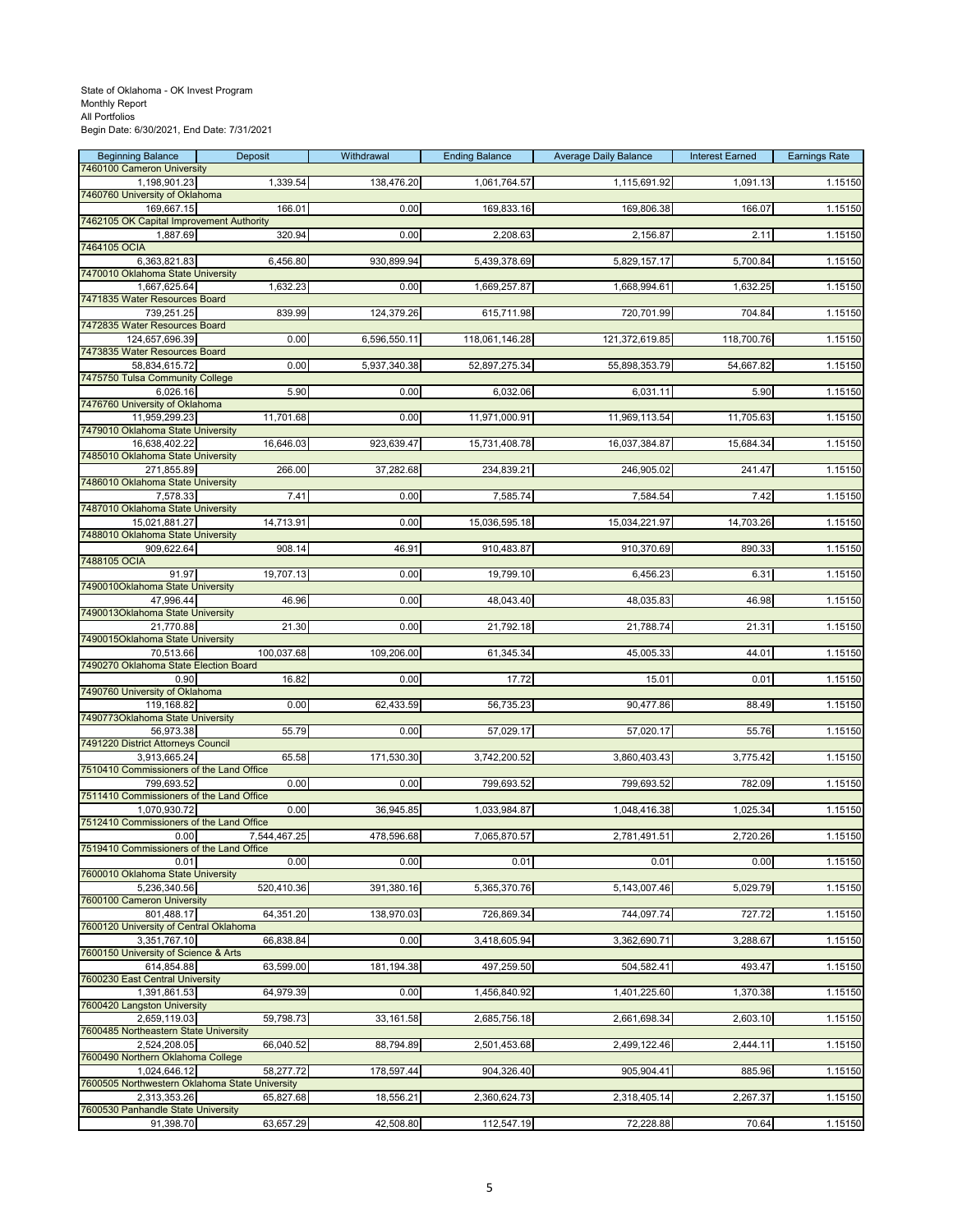| <b>Beginning Balance</b>                                     | Deposit       | Withdrawal    | <b>Ending Balance</b> | <b>Average Daily Balance</b> | <b>Interest Earned</b> | <b>Earnings Rate</b> |
|--------------------------------------------------------------|---------------|---------------|-----------------------|------------------------------|------------------------|----------------------|
| 7600660 Southeastern Oklahoma State Unversity<br>62,543.38   | 63,624.34     | 33,439.32     | 92,728.40             | 59,984.08                    | 58.66                  | 1.15150              |
| 7600665 Southwestern Oklahoma State University               |               |               |                       |                              |                        |                      |
| 2,147,239.82<br>7600760 University of Oklahoma               | 65,642.49     | 63,260.12     | 2,149,622.19          | 2,130,591.28                 | 2,083.69               | 1.15150              |
| 3,040,013.21                                                 | 518,553.14    | 0.00          | 3,558,566.35          | 3,109,332.75                 | 3,040.88               | 1.15150              |
| 7650010 Oklahoma State University<br>2,975,164.72            | 161,495.47    | 138.00        | 3,136,522.19          | 2,997,959.44                 | 2,931.96               | 1.15150              |
| 7650100 Cameron University                                   |               |               |                       |                              |                        |                      |
| 796,168.51<br>7650120 University of Central Oklahoma         | 26,896.91     | 8,038.11      | 815,027.31            | 795,207.49                   | 777.70                 | 1.15150              |
| 1,721,870.69                                                 | 28,719.72     | 39,238.66     | 1,711,351.75          | 1,701,444.03                 | 1,663.99               | 1.15150              |
| 7650150 University of Science & Arts                         |               |               |                       |                              |                        |                      |
| 446,037.90<br><b>7650230 East Central University</b>         | 27,053.00     | 15,907.20     | 457,183.70            | 441,387.71                   | 431.67                 | 1.15150              |
| 1,138,982.29                                                 | 28,152.32     | 0.00          | 1,167,134.61          | 1,143,395.01                 | 1,118.22               | 1.15150              |
| 7650420 Langston University<br>1,440,333.56                  | 125,829.96    | 149,577.64    | 1,416,585.88          | 1,426,161.12                 | 1,394.77               | 1.15150              |
| 7650485 Northeastern State University                        |               |               |                       |                              |                        |                      |
| 846,656.80<br>7650490 Northern Oklahoma College              | 27,873.41     | 0.00          | 874,530.21            | 850,835.60                   | 832.11                 | 1.15150              |
| 1,865,039.76                                                 | 203,845.52    | 80,953.57     | 1,987,931.71          | 1,851,096.40                 | 1,810.35               | 1.15150              |
| 7650505 Northwestern Oklahoma State University<br>777,607.75 | 27,795.80     | 0.00          | 805,403.55            | 781,721.45                   | 764.51                 | 1.15150              |
| 7650530 Panhandle State University                           |               |               |                       |                              |                        |                      |
| 27.576.06<br>7650660 Southeastern Oklahoma State Unversity   | 27,066.79     | 21,677.01     | 32,965.84             | 17,093.17                    | 16.72                  | 1.15150              |
| 24,173.29                                                    | 27,062.65     | 23,296.65     | 27,939.29             | 20,157.04                    | 19.71                  | 1.15150              |
| 7650665 Southwestern Oklahoma State University               |               |               |                       |                              |                        |                      |
| 496,333.83<br>7650760 University of Oklahoma                 | 27,567.61     | 10,974.81     | 512,926.63            | 492,113.55                   | 481.28                 | 1.15150              |
| 1,358,159.45                                                 | 317,819.98    | 0.00          | 1,675,979.43          | 1,399,957.63                 | 1,369.14               | 1.15150              |
| 7700040 Department of Agriculture<br>11,085,892.94           | 10,847.03     | 0.00          | 11,096,739.97         | 11,094,990.45                | 10,850.75              | 1.15150              |
| 7700041 Western Oklahoma State College                       |               |               |                       |                              |                        |                      |
| 787,760.53                                                   | 213,263.77    | 157,449.53    | 843,574.77            | 923,435.88                   | 903.11                 | 1.15150              |
| 7700131 Department of Corrections<br>29,259,700.99           | 1,274,193.40  | 2,330,466.10  | 28,203,428.29         | 28,635,986.92                | 28,005.60              | 1.15150              |
| 7700240 Eastern Oklahoma State College                       |               |               |                       |                              |                        |                      |
| 1,194,603.21<br>7700340 State Health Department              | 179,735.70    | 115,376.15    | 1,258,962.76          | 1,240,779.19                 | 1,213.47               | 1.15150              |
| 0.00                                                         | 1,582,875.84  | 1,582,875.84  | 0.00                  | 392,307.31                   | 383.67                 | 1.15150              |
| 7700461 Rogers State College<br>6,154,062.08                 | 2,482,192.40  | 1,114,157.62  | 7,522,096.86          | 7,083,880.32                 | 6,927.94               | 1.15150              |
| 7700490 Northern Oklahoma College                            |               |               |                       |                              |                        |                      |
| 2,671,250.91<br>7700606 Ardmore Higher Education Center      | 1,527,943.52  | 581,364.00    | 3,617,830.43          | 2,917,237.09                 | 2,853.02               | 1.15150              |
| 187,940.10                                                   | 185.20        | 0.00          | 188,125.30            | 188,095.43                   | 183.95                 | 1.15150              |
| 7700633 Oklahoma City Community College<br>10,215,840.10     | 2,630,249.48  | 933,715.01    | 11,912,374.57         | 10,630,510.38                | 10,396.49              | 1.15150              |
| 7700660 Southeastern Oklahoma State University               |               |               |                       |                              |                        |                      |
| 3,557,497.52                                                 | 2,259,180.05  | 833,218.49    | 4,983,459.08          | 4,005,580.56                 | 3,917.40               | 1.15150              |
| 7700760 University of Oklahoma<br>48,072,246.03              | 28,675,283.94 | 33,757,029.92 | 42,990,500.05         | 45,238,966.44                | 44,243.09              | 1.15150              |
| 7700830 Department of Human Services                         |               |               |                       |                              |                        |                      |
| 1,462,703.86<br>7701010 Oklahoma State University            | 306,244.94    | 276,738.69    | 1,492,210.11          | 1,579,680.30                 | 1,544.91               | 1.15150              |
| 7,935,101.17                                                 | 22,263,435.64 | 28,264,847.10 | 1,933,689.71          | 5,967,420.78                 | 5,836.06               | 1.15150              |
| 7701150 University of Science & Arts<br>3,149,652.55         | 104,511.08    | 362,263.57    | 2,891,900.06          | 3,055,535.89                 | 2,988.27               | 1.15150              |
| 7701165 Connors State College                                |               |               |                       |                              |                        |                      |
| 1,160,945.29<br>7701400 Office of Juvenile Affairs           | 1,735.85      | 138,678.12    | 1,024,003.02          | 1,109,290.58                 | 1,084.87               | 1.15150              |
| 7,844.27                                                     | 2,210.74      | 5,626.09      | 4,428.92              | 5,996.98                     | 5.86                   | 1.15150              |
| 7701480 Northeasten Oklahoma A&M College                     |               |               |                       |                              |                        |                      |
| 193,744.69<br>7701530 Panhandle State University             | 650,062.40    | 290,700.65    | 553,106.44            | 461,489.92                   | 451.33                 | 1.15150              |
| $-48.521.28$                                                 | 381,874.39    | 253,075.35    | 80,277.76             | 56,123.23                    | 54.89                  | 1.15150              |
| 7701605 Regents for Higher Education<br>30,385,269.90        | 3,799,623.45  | 219,943.68    | 33,964,949.67         | 31,374,703.89                | 30,684.03              | 1.15150              |
| 7701650 Department of Veteran Affairs                        |               |               |                       |                              |                        |                      |
| 666,034.53<br>7701770 OUHSC                                  | 107,532.38    | 0.00          | 773,566.91            | 725,499.80                   | 709.53                 | 1.15150              |
| 482,470,359.54                                               | 56,755,626.37 | 88,353,095.70 | 450,872,890.21        | 463,047,337.97               | 452,853.95             | 1.15150              |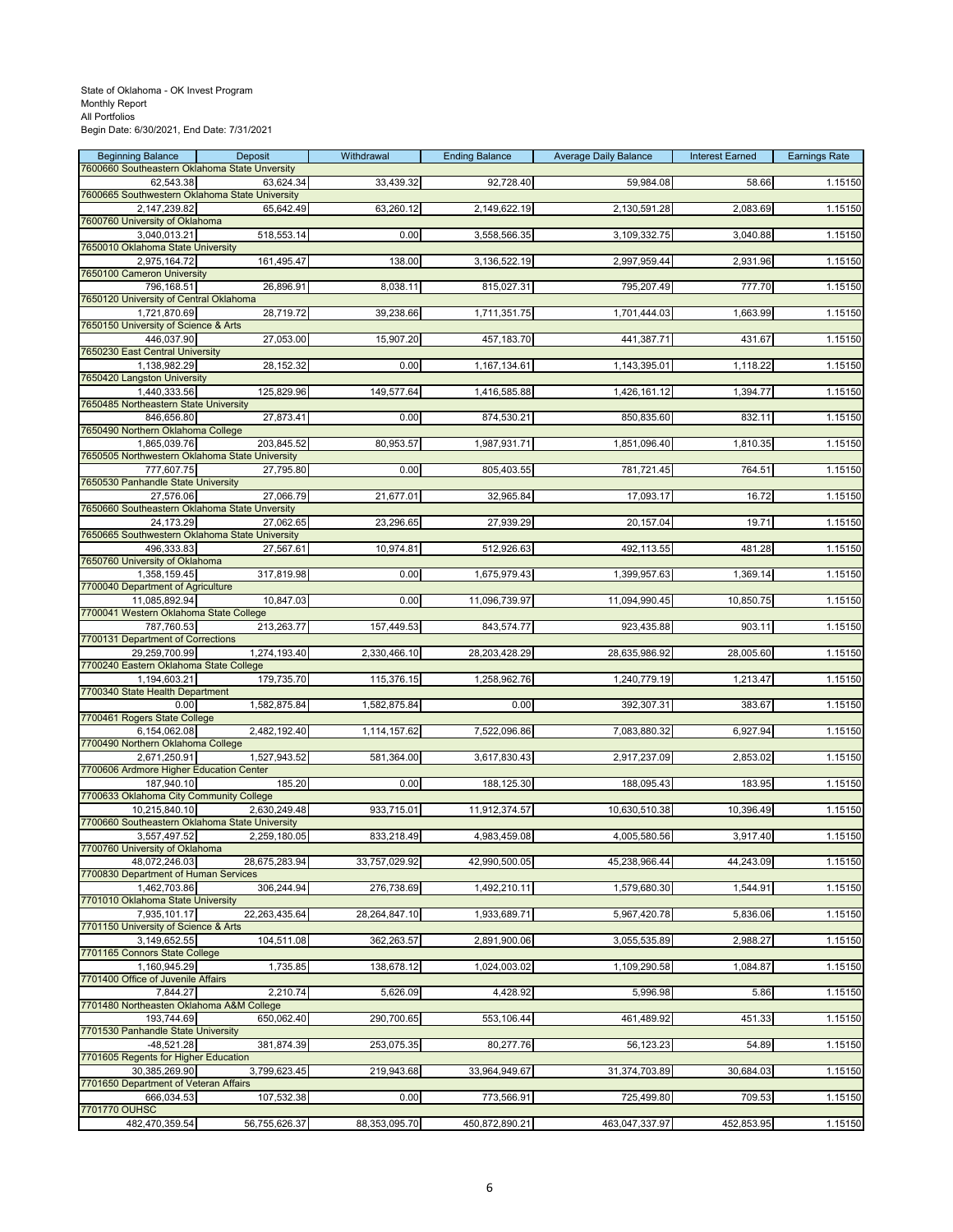# State of Oklahoma - OK Invest Program Monthly Report All Portfolios

Begin Date: 6/30/2021, End Date: 7/31/2021

| <b>Beginning Balance</b><br>7701805 Department of Rehabilitation Services | Deposit      | Withdrawal    | <b>Ending Balance</b> | <b>Average Daily Balance</b> | <b>Interest Earned</b> | <b>Earnings Rate</b> |
|---------------------------------------------------------------------------|--------------|---------------|-----------------------|------------------------------|------------------------|----------------------|
| 145,870.17                                                                | 3,937.19     | 1,448.98      | 148,358.38            | 148,895.62                   | 145.62                 | 1.15150              |
| 7701865 Workers Compensation Commission                                   |              |               |                       |                              |                        |                      |
| 5,835,377.33<br>7702120 University of Central Oklahoma                    | 5,710.55     | 15,507.25     | 5,825,580.63          | 5,833,481.39                 | 5,705.06               | 1.15150              |
| 18,935,648.15                                                             | 1,997,222.57 | 2,303,313.53  | 18,629,557.19         | 18,253,889.96                | 17,852.05              | 1.15150              |
| 7702650 Department of Veteran Affairs                                     |              |               | 562,929.97            | 510,029.23                   |                        |                      |
| 452,847.93<br>7703650 Department of Veteran Affairs                       | 110,082.04   | 0.00          |                       |                              | 498.80                 | 1.15150              |
| 620,718.25                                                                | 220,974.08   | 0.00          | 841,692.33            | 733,031.53                   | 716.89                 | 1.15150              |
| 7704120 University of Central Oklahoma<br>24,207.12                       | 637,481.73   | 518,318.71    | 143,370.14            | 109,766.01                   | 107.35                 | 1.15150              |
| 7704650 Department of Veteran Affairs                                     |              |               |                       |                              |                        |                      |
| 616,485.80                                                                | 125,406.65   | 0.00          | 741,892.45            | 687,238.04                   | 672.11                 | 1.15150              |
| 7704865 Workers Compensation Commission<br>26.064.41                      | 25.50        | 0.00          | 26,089.91             | 26,085.80                    | 25.51                  | 1.15150              |
| 7705505 Northwestern Oklahoma State University                            |              |               |                       |                              |                        |                      |
| 1,500,499.44                                                              | 682,170.46   | 206,535.11    | 1,976,134.79          | 1,581,693.38                 | 1,546.87               | 1.15150              |
| 7705650 Department of Veteran Affairs<br>623,368.20                       | 127,659.55   | 0.00          | 751,027.75            | 693,456.00                   | 678.19                 | 1.15150              |
| 7705675 Self Insurance Guaranty Fund                                      |              |               |                       |                              |                        |                      |
| 2,452,599.81<br>7705865 Workers Compensation Commission                   | 9,252.81     | 10,036.31     | 2,451,816.31          | 2,452,014.38                 | 2,398.04               | 1.15150              |
| 42,958.76                                                                 | 42.03        | 0.00          | 43,000.79             | 42,994.01                    | 42.05                  | 1.15150              |
| 7706452 CMHC, Rep payee account                                           |              |               |                       |                              |                        |                      |
| 8,440.98<br>7706650 Department of Veteran Affairs                         | 8.26         | 0.00          | 8,449.24              | 8,447.91                     | 8.26                   | 1.15150              |
| 141,844.56                                                                | 61,733.83    | 0.00          | 203,578.39            | 172,533.44                   | 168.74                 | 1.15150              |
| 7706750 Tulsa Community College                                           |              |               |                       |                              |                        |                      |
| 5,762,461.98<br>7706865 OK Workers Comp Commission                        | 950,545.49   | 497, 131.57   | 6,215,875.90          | 6,038,484.26                 | 5,905.55               | 1.15150              |
| 176,446.47                                                                | 172.65       | 0.00          | 176,619.12            | 176,591.27                   | 172.70                 | 1.15150              |
| 7707452 CMHC, Rep payee account                                           | 31,037.51    |               |                       |                              |                        | 1.15150              |
| 39,746.38<br>7707585 Department of Public Safety                          |              | 25,132.38     | 45,651.51             | 48,930.22                    | 47.85                  |                      |
| 4,312,884.33                                                              | 441,337.24   | 0.00          | 4,754,221.57          | 4,361,181.18                 | 4,265.18               | 1.15150              |
| 7707605 Regents for Higher Education<br>17,632,127.60                     | 8,143,424.67 | 4,701,170.29  | 21,074,381.98         | 19,988,365.99                | 19,548.35              | 1.15150              |
| 7707650 Department of Veteran Affairs                                     |              |               |                       |                              |                        |                      |
| 340,668.59                                                                | 57,089.21    | 0.00          | 397,757.80            | 376,704.51                   | 368.41                 | 1.15150              |
| 7707865 OK Workers Comp Commission<br>242,954.45                          | 237.72       | 0.00          | 243,192.17            | 243, 153.83                  | 237.80                 | 1.15150              |
| 7708108 Carl Albert State College                                         |              |               |                       |                              |                        |                      |
| 7,019,994.52<br>7708605 Regents for Higher Education                      | 422,292.48   | 572,410.57    | 6,869,876.43          | 6,717,146.45                 | 6,569.28               | 1.15150              |
| 9.752.69                                                                  | 12.68        | 4,808.33      | 4,957.04              | 7,126.50                     | 6.97                   | 1.15150              |
| 7709605 Regents for Higher Education                                      |              |               |                       |                              |                        |                      |
| 1,125,502.27<br>7710350 Oklahoma Historical Society                       | 2,305,862.00 | 4,864.27      | 3,426,500.00          | 3,310,305.72                 | 3,237.43               | 1.15150              |
| 1,297,299.34                                                              | 1,269.35     | 0.00          | 1,298,568.69          | 1,298,363.96                 | 1,269.78               | 1.15150              |
| 7710452 Oklahoma Department of Mental Health                              |              |               |                       |                              |                        |                      |
| 1,548,331.58<br>7710605 Regents for Higher Education                      | 17,254.52    | 0.00          | 1,565,586.10          | 1,551,294.08                 | 1,517.14               | 1.15150              |
| 2,154,727.72                                                              | 788,077.52   | 0.00          | 2,942,805.24          | 2,626,352.67                 | 2,568.54               | 1.15150              |
| 7711185 Corporation Commission<br>69,633,524.29                           | 2,253,891.19 | 1,483,513.23  | 70,403,902.25         | 70,039,228.46                | 68,497.41              | 1.15150              |
| 7711420 Langston University                                               |              |               |                       |                              |                        |                      |
| 1,162,806.03                                                              | 621,907.90   | 878,510.29    | 906,203.64            | 1,108,287.12                 | 1,083.89               | 1.15150              |
| 7711452 Griffin Memorial Hospital Rep Payee<br>77,065.99                  | 325.36       | 0.00          | 77,391.35             | 77,153.39                    | 75.45                  | 1.15150              |
| 7711605 Regents for Higher Education                                      |              |               |                       |                              |                        |                      |
| 780,782.25<br>7712605 Regents for Higher Education                        | 763.96       | 0.00          | 781,546.21            | 781,422.99                   | 764.22                 | 1.15150              |
| 134,372.88                                                                | 1,005.50     | 0.00          | 135,378.38            | 135,021.04                   | 132.05                 | 1.15150              |
| 7713605 Regents for Higher Education                                      |              |               |                       |                              |                        |                      |
| 89, 197, 227. 75<br>7714605 Regents for Higher Education                  | 85,049.64    | 75,706,961.00 | 13,575,316.39         | 42,867,519.09                | 41,923.85              | 1.15150              |
| 14, 172, 690. 41                                                          | 1,622,864.74 | 0.00          | 15,795,555.15         | 15,170,617.71                | 14,836.66              | 1.15150              |
| 7715605 Regents for Higher Education<br>493,039.99                        |              |               |                       |                              |                        |                      |
| 7718605 Regents for Higher Education                                      | 1,292,306.42 | 0.00          | 1,785,346.41          | 1,285,207.70                 | 1,256.92               | 1.15150              |
| 10,796,934.08                                                             | 2,289,538.93 | 2,047,575.95  | 11,038,897.06         | 10,693,556.18                | 10,458.15              | 1.15150              |
| 7719605 Regents for Higher Education<br>38,628.98                         | 77.78        | 0.00          | 38,706.76             | 38,690.34                    | 37.84                  | 1.15150              |
|                                                                           |              |               |                       |                              |                        |                      |